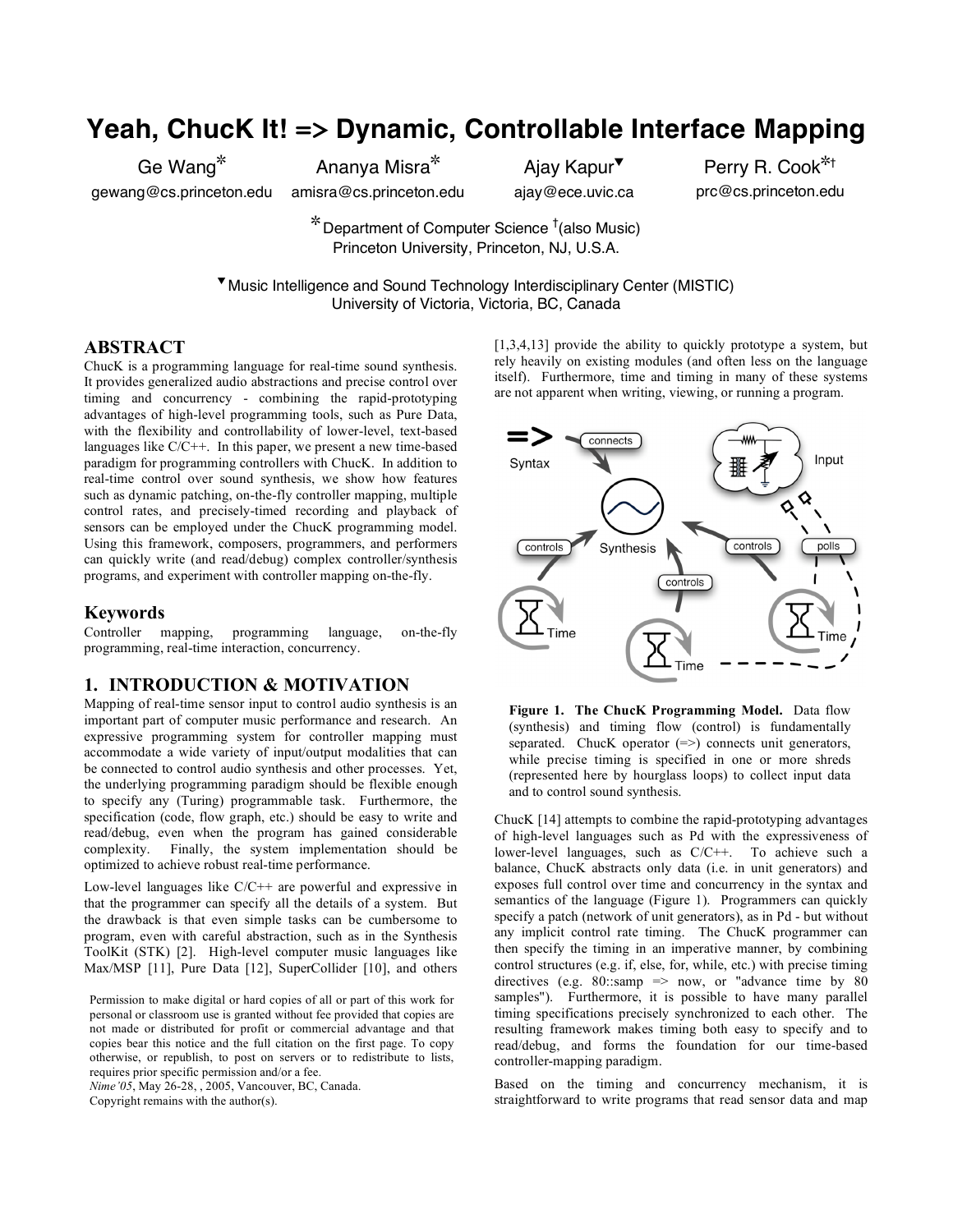them to sound synthesis parameters. Input-polling and event synchronization can be placed at any point in time. Control rate can be dynamically specified (or computed) for each sensor (e.g. FSR's every 5 milliseconds, accelerometers every 50 milliseconds, temperature sensors every 30 seconds). Concurrency allows for any number of sensors to be handled separately in an organized and scalable manner.

The remainder of this paper is organized as follows. *Section 2* describes the basics of using ChucK to map sensors to control sound synthesis. *Section 3* covers some advanced features, such as dynamic/on-the-fly patching, dynamic voice allocation, concurrent sensor mapping, and recording + playback of sensor data. *Section 4* describes some case studies for controller mapping with ChucK. Finally, we discuss future work and conclude in *Section 5*.

### **2. BASIC MAPPING IN CHUCK**

The ChucK framework makes it easy to write a program that maps controller input to sound synthesis. The syntax has been described extensively in previous works [14-16]. In this section, we present simple examples that illustrate basic tasks such as mapping MIDI input to synthesis parameters, using both polling as well as non-polling, event-based techniques. Although the examples focus on MIDI input, the framework can be easily modified for other standards (e.g. network I/O, serial I/O, and Open Sound Control [17]), sensors, as well as new algorithms for sound synthesis.

# **2.1 A Simple Polling Example**

The mapping process can be divided into two components: setting up a synthesis patch, and specifying the timing information for controlling it.

```
01# // the patch: sine wave to reverberator to dac
02# sinosc s => JCRev r => dac;
03# // initial settings
04# .2 => r.mix;
05#
06# // declare a MIDI message to be filled in<br>07# MidiMsq msq:
      MidiMsg msg;
08#
09# // infinite time-loop<br>10# while( true )while( true)
11# {<br>12#12# // advance time (by 5 milliseconds)<br>13# 5::ms \Rightarrow now:13# 5::ms => now;
14#<br>15#---<br>15# // poll MIDI – (could be any event)<br>16# while(midi.in(msq))
          while( midi.in( msg ) )
17# {<br>18#18# \frac{1}{1} if the message was a note on 19# \frac{1}{1} if (msq.tvpe == midi.NOTE ON )
              if( msg.type == minidi.NOTE ON )
20# {
21# // convert to frequency, and set<br>22# std.mtof(msg.datal) => s.sfreq
22# std.mtof( msg.data1 ) => s.sfreq;
23# // set gain of sinosc<br>24# msq.data2 / 128.0 => 9
                  24# msg.data2 / 128.0 => s.gain;
25#<br>26#else if( type == midi.KNOB )
27# {
28# // set dry/wet mix and gain of reverb<br>29# midi.data1 / 128.0 => float mix => r.1
29# midi.data1 / 128.0 => float mix => r.mix;
              25 + .25 \times (1.0-mix) \implies r.gain;31#32# }
33#
```
**Figure 2.** A simple skeleton framework for polling input to control sound synthesis.

A sound synthesis patch can be quickly constructed by connecting unit generators, using the ChucK operator  $(=>)$ . Line 1 (Figure 2) sets up such a patch by connecting a sine oscillator to a reverberator, which is connected to the digital/analog converter. All patches deal only with audio data and have no notion of time or control. This is advantageous because it reserves the ability to specify timing to the programmer.

Timing information is specified in time loops, such as the one on lines 10-33. We can specify any arbitrary timing pattern by advancing time appropriately. Line 13 in the example shows time being advanced by 5 milliseconds. Control over the unit generators is interlaced with timing, allowing the programmer to manipulate them at any time with sample-level precision.

Next, we can collect controller information – in this case, by polling. In our example, MIDI is polled (line 16) for input whenever time is advanced. Because we can specify arbitrary timing patterns and poll for input at any point, the timing pattern implicitly becomes the control rate for the sensor. This gives the programmer the ability to adapt code to poll different sensors at different control rates as needed. For instance, (as mentioned earlier) the ideal control rate for a force-sensing resistor is on the order of milliseconds, whereas a temperature-based sensor may need to be polled every few seconds or minutes.

Once we have obtained control data from polling, we can apply the information immediately or store it for use at some later time. In the example, the frequency, gain and mix parameters of the sinosc and JCRev unit generators are changed at once based on the specific input received (lines 19-31). However, it is possible to perform a variety of other actions including:

- Dynamically modify the patch by adding or removing unit generators (discussed in *Section 3.1*)
- Spork a new process/shred (using the spork  $\sim$  operator)
- Spork a shred from file (using machine.add())
- Clone a shred (with a shred.clone() function)

Furthermore, all the above steps can be carried out concurrently with multiple processes. In this way, many sensors can be read at the same time or information from a single sensor can be used by several processes, through user-defined broadcasts and events (not shown).

### **2.2 Alternative to Polling: Events**

An alternative to polling is to obtain input data using events. Events are system or user-defined objects that a ChucK process can wait on. In this case, time is advanced only when a MIDI event occurs (line  $5$ ) – the event is triggered internally by the I/O subsystem. The relevant sensor information associated with that event is passed back via the msg variable, which the process handles as it deems fit. The final translation of sensor data to sound is carried out in the same way as before.

```
01# // infinite time-loop
02# while( true )
03# {
04# // event (instead of explicitly advancing time)
05# midi.event( msg ) => now;
06#
07# // at this point, assume event occurred<br>08# // handle msq as desired...
      // handle msg as desired...
09# }
```
**Figure 3.** The previous example modified to use events instead of polling.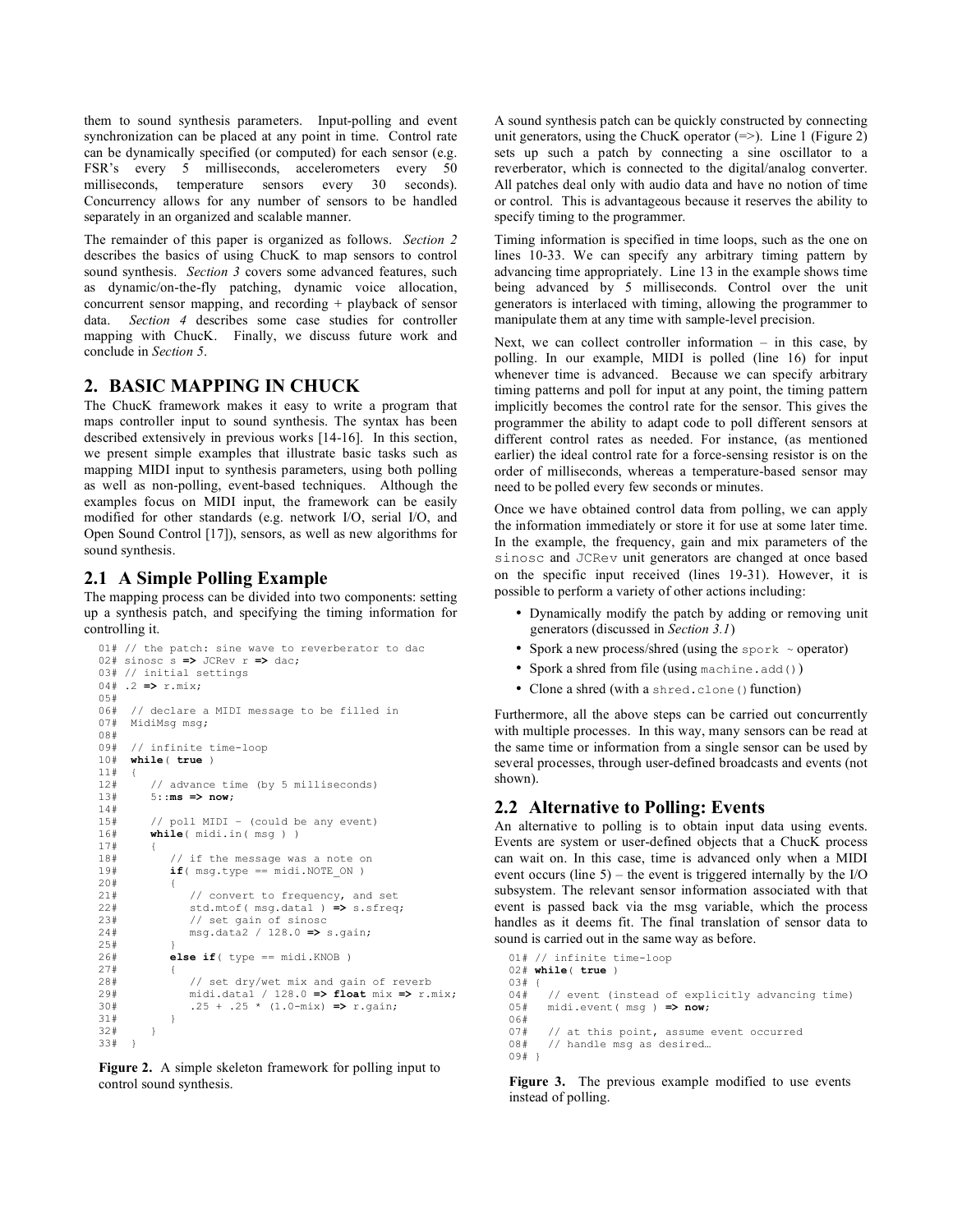Events and polling are two methods of achieving the same task. A programmer would use polling when they want precise control over input timing. On the other hand, a programmer might use events in situations where it is appropriate to relinquish some timing control to the system.

## **3. ADVANCED FEATURES**

In addition to the basic methods to map input to synthesis parameters, it is also possible to take advantage of some advanced features as part of the ChucK language. These include dynamic patching, dynamic voice allocation, concurrent sensor mapping, and precisely-timed recording + playback of sensor data. Additionally, it is possible to experiment with these features 'onthe-fly' - without restarting or stopping the virtual machine, leveraging the on-the-fly programming features of ChucK.

## **3.1 Dynamic Patching**

Dynamic patching refers to constructing and modifying synthesis patches at runtime [8]. Because the ChucK patching semantics are inherently dynamic (unit generators can be created, connected, or disconnected at any point in time), this is simply a consequence of the language semantics. For example, it is straightforward to write a program that changes the unit generator graph topology using input from sensors. It would use a similar framework as the example in *Section 4*, but instead of changing unit generator parameters, operations on the unit generator graph itself can be performed (Figure 4).

```
01# // inserting a new unit generator
02# if( switch_hit )
03# {<br>04#
04# // disconnect foo from bar w/ 'unchuck' operator<br>05# foo =< bar:
05# foo =< bar;
       // reconnect foo to new Filter to bar
07# foo => Filter f => bar;
08# }
                           (a)
01# // connect/disconnect two unit generator graphs
```
02# **if**( toggle ) pa **=>** pb; // connect 03# **else** pa **=<** pb; // disconnect **(b)**

**Figure 4. Two dynamic patching examples.** (a) Inserting a new unit generator on demand. (b) Connecting and disconnecting two existing unit generator sub-patches.

For example, Formant Wave Functions (FOFs) can be flexibly controlled in this manner. The number of FOFs needed at a given time depends on the length of the FOF and the current pitch. In ChucK, the programmer can dynamically allocate and delete FOFs by adding or removing unit generators.

# **3.2 Dynamic Voice Allocation**

Dynamic voice allocation allows for entire synthesis patches to be incorporated into the global unit generator graph, samplesynchronously, and without pre-allocation. This is useful for synthesizing polyphony with an arbitrary number of voices. In order to synthesize polyphony, a separate instance of a synthesis patch must be allocated for each voice. Some systems have a fixed maximum number of voices allocated beforehand, which limits the program during runtime, and potentially incurs unnecessary memory and CPU overhead.

In ChucK, a new voice is simply given its own process, also called a shred. A shred can be instantiated on demand and can, in turn, carry out dynamic patching as described in *Section 5.1*. New shreds can be created and assimilated into the virtual machine in the following ways:

```
machine.add( "voice.ck" ) => shred id;
// or... me refers to this process
machine.add( me.clone() ) => shred id;
```
**Figure 5.** Dynamic voice allocation can be implemented by inserting a new shred into the VM, either from file or by cloning an existing shred.

There is no preset limit to the number of shreds that can be dynamically instantiated. Shreds/voices can be created and deleted precisely as needed, without pre-allocation.

# **3.3 On-the-fly Controller Mapping**

While it is possible to write programs before execution, the features of on-the-fly programming [15] can be employed to modify and augment the controller mapping logic and parameters during runtime. For example, new program modules can be integrated into the virtual machine, introducing new mappings dynamically without having to restart the system. It is also possible to replace an existing controller mapping or synthesis algorithm by swapping existing shred(s) with updated ones in a sample-synchronous manner. This allows programmers to rapidly experiment with their controller mapping.

# **3.4 Precise Recording/Playback**

A key ChucK tool for successful mapping is the ability to record sample-accurate, synchronized audio and gestural data, enabling a user to record a performance and then playback all the data, tweaking parameters to obtain desired effects and sound synthesis. This is made possible by ChucK's precise access to "now", along with easy abstraction of control and audio data as arrays of timestamped events. Playback is made easy by iterating through arrays of recorded data and asserting control at each element, and advancing time to the next point using the recorded time-stamps.

# **4. Case Studies**

ChucK proves to be a useful tool with off-the-shelf controllers as well as custom-built instruments. It is easy to have an armada of synthesis techniques at the touch of a command line, from FM synthesis, wavetable synthesis, to control of physical models. ChucK makes it easy to switch between algorithms, manually and programmatically *sporking* new processes and removing others. One fun application is to convert arrays of sliders and knobs (like those seen on the Edirol PCR series) into a DJ beat station using ChucK's inherent timing capabilities.

We also explored with mapping one of the earlier controllers, the Radio Drum [9]. We were easily able to convert all patches written for other case studies, having the drum controller sonifying physical models to FM synthesizers. A successful mapping with the Radio Drum controlled digital audio effect parameters in 3D space, such as reverb and pitch shifters.

Our next experiments used ChucK with Indian drum controllers, the ETabla [5] and Edholak [7]. The ETabla mapped physical models of the tabla [5], which are now ported to ChucK and work well in real time. We also developed a system for high-level feature extraction of input data. This allowed the performer to tap a beat, and ChucK would record the incited rhythm with a chosen